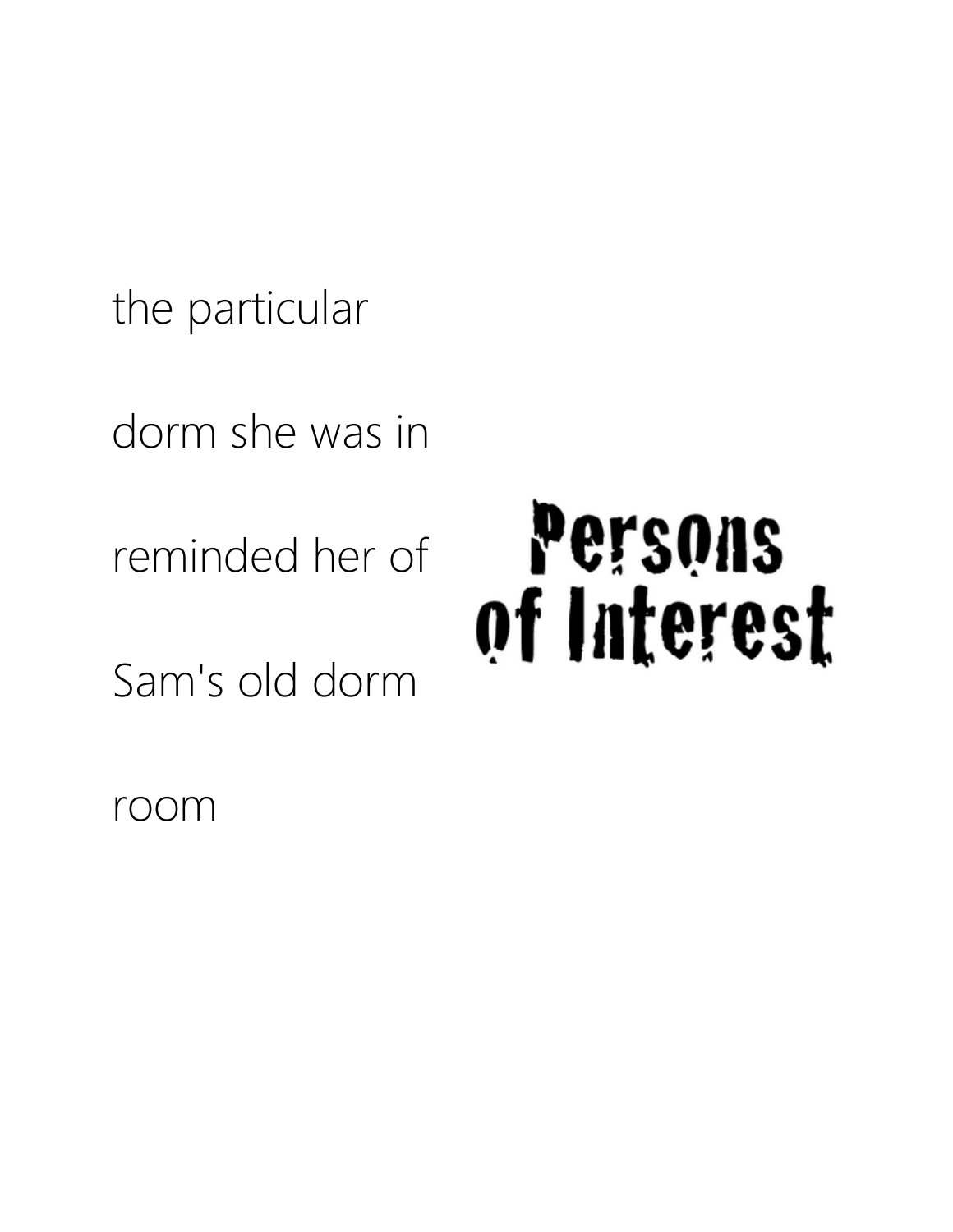## Gaia stirred, her body was aching. NYU Dorms *Damn, I must have taken more falls than what I thought*. That's when the memories of the fight flooded her brain;

she had been knocked down to the ground at least four times and both of those times hard. She took a deep breath and moved her head, *ahh that hurts too;* she thought as her neck ached, she felt cold and wetness. She reached to her neck and felt an ice pack. She took another deep breath and smelled an attractive odor, what was it? Perfume?

She opened her eyes and found herself in a dark room, she was lying on a bed, in a room that seemed very familiar, it was almost like she'd been there before. Where the hell was she?

She sat up and looked out the window; it was already dark outside, probably just after sunset hour. She suddenly realized where she was, she was at the dorms at NYU, and the particular dorm she was in reminded her of Sam's old dorm room. This one was very different though, there were two windows on either side of the bed which was centered, and the room's decoration was completely different, posters of Albert Einstein, the United Nations, and the World Wide Foundation covered one side of the room, the other side appeared to be a shrine dedicated to the Chicago Bears and the Chicago White Sox.

What she had smelled appeared to be cologne; she got out of the bed and looked around hoping to spot a clock. She walked towards the door and turned on the light switch, mounted on the top of the bed was a Chicago Bears clock, it was already eight thirty. She must have been knocked out for at least three hours, then at that moment the door ripped open, she glanced sharply and standing there was college guy.

"You're awake," He said, "I saw the light on, I hope you're feeling better."

"I am, thank you, you know you didn't have to bring me here," She said to him.

"Well, I wasn't going to leave you in the alley," He said with a smile, "what if those guys had friends that came along? Forget about it, I got you out of there."

"That's very nice of you," She said, but in reality she was annoyed, she would've rather been left in the alley, "Thank you."

"No thank yous, I should be the one thanking you, you managed to get me out of there with my wallet," He said to her.

"Well, I'm just hoping to teach those guys a lesson," She said, "I've got to go though."

"Wait, don't leave yet, what's your name?" He said to her, she rushed passed him out the door.

"Wait!" The guy said once more, she couldn't wait however, she wasn't the type to make friends and try and get to know one another. In fact she was far from it; the less people knew of her the better. She ran out the trashy commons room and down the stairs.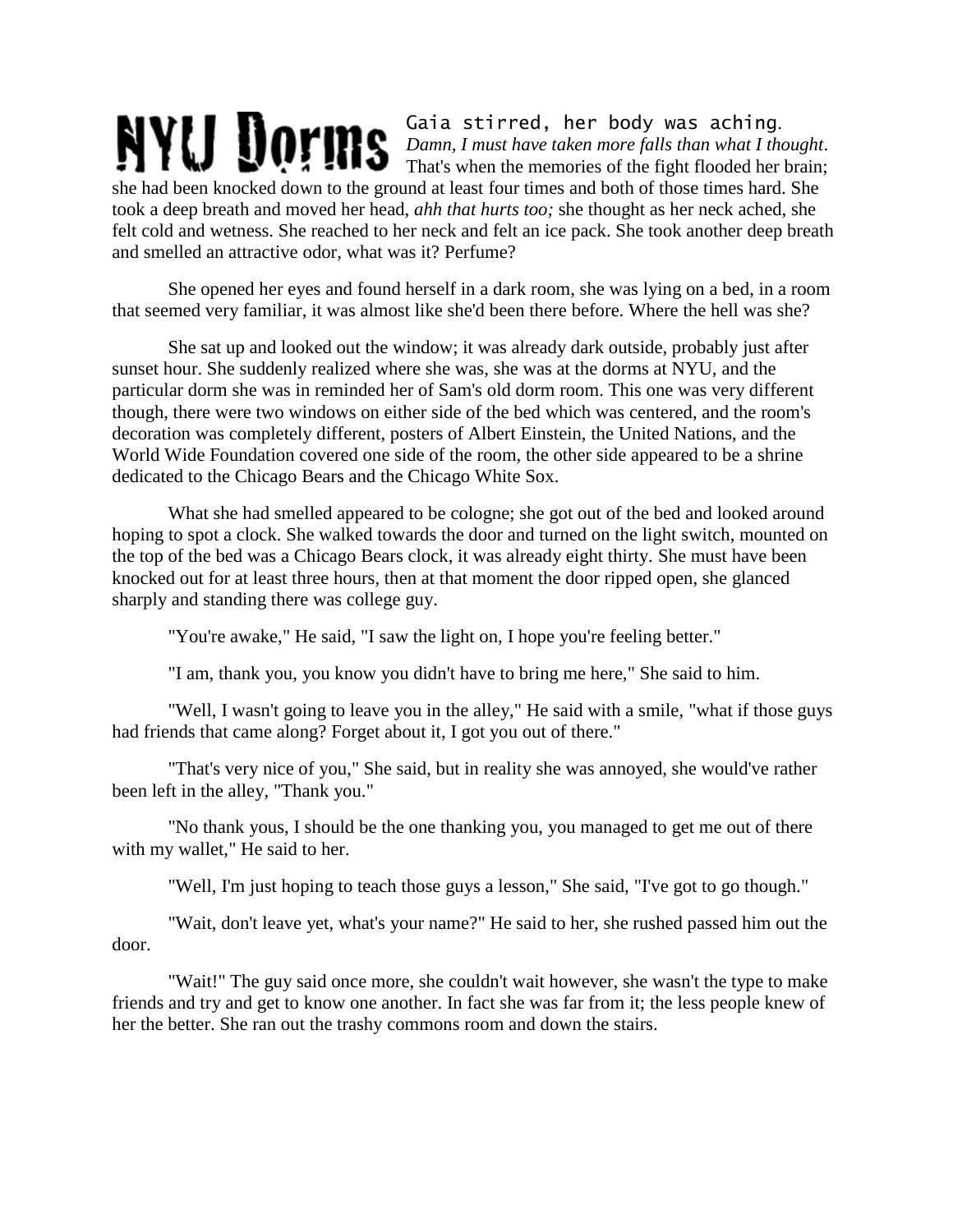## The Italians

Tom was getting worried, he had called Gaia over two hours ago and she still hadn't picked up. He was just about to call the hotel room again when he felt his cellphone vibrate, it was a text

message.

the pub, let me in.

Dad, sorry I didn't pick up your call, I was sleeping.

He let out a sigh before texting her back, letting her know that he probably wouldn't make it back to the hotel until the following morning.

Gaia

The day had been long and it still wasn't over, the media had picked up on Oliver's identity and was revealing several of Oliver's past threats to national security. Tom wasn't necessarily feeling offended, he himself thought Oliver brought everything he received upon himself-after all, Oliver had brought a lot of misery to Tom's life. Tom's cellphone vibrated again.

Gaia

I'm not waiting at the hotel like a sitting duck, I'm outside

Tom chuckled, it was just like Gaia to come back and investigate some more.

"Tom where you going?" Agent Rodriguez asked him as he got up.

"Gaia is on her way in, I'm going to go clear her," He said as he stepped into the elevator, Rodriguez had been examining the file of a person of interest that might have been who accompanied Oliver.

He stepped out of the elevator; the receptionists who had been there earlier were gone and replaced with different women.

"Agent," the receptionist nodded to Tom, she presented him with a fingerprint scanner, and he pressed his index finger on it.

"Thank you... agent Moore," The receptionist said as she cleared the lock on the door. It slid open to reveal Gaia standing there, she had changed her clothes to more professional attire, but she somehow looked very tired.

He nodded towards Gaia as they entered the elevator once again it zoomed up, down, and for a second almost stayed still without moving. He didn't know what floor he was on, that's something the receptionists knew, they were the ones who selected their destination once aboard the elevator.

"So tell me, what's been going on?" Gaia asked Tom.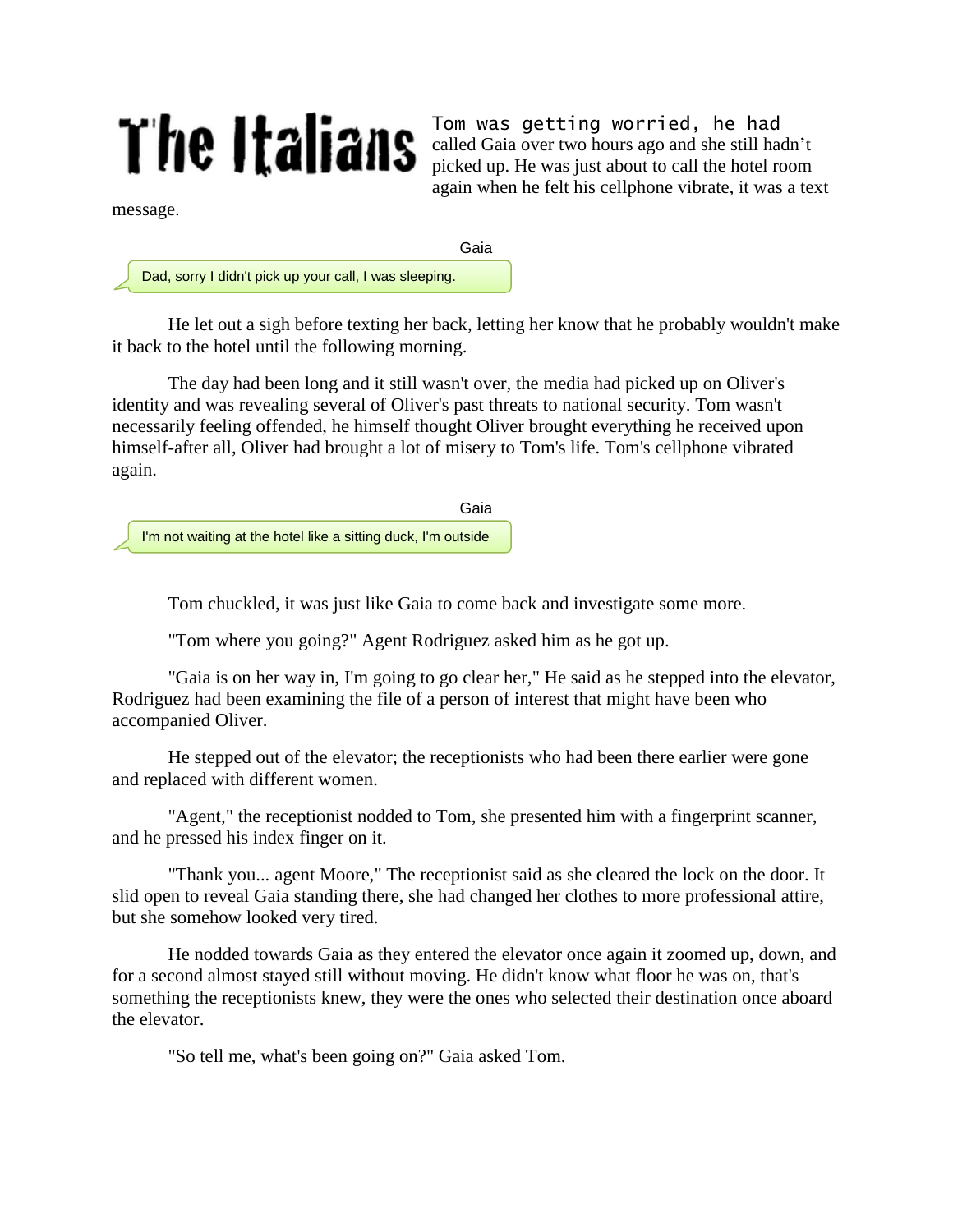"Well we have several persons of interests that are being proposed to Oliver's female companion," He said. "In fact Rodriguez thinks it might actually be connected to an Italian case that appeared on radar a couple of months ago."

"What was that case about?" Gaia asked as the elevator door slid open.

"Come here, follow me into the office," Tom proceeded to a room and closed the door after Gaia.

"This case has a history that goes back much longer than the time that you were born," He said as he pointed to her. "During world war two, there were many families that battled political groups like the Nazis and the fascists, they were the Resistenza. The fascists and political families all alike had grown in wealth during the short time they had control, however after Hitler's fall from power, Mussolini and the fascists too fell. Some of the fascists who managed to escape the war crime trials were found not by the authorities, but by some of the angry members of the resistenza. The resistenza took advantage of the wealth that the fascists had accumulated, and robbed them. They stole precious works of art belonging to Picasso, Van Gogh, and some surviving artifacts that belonged to Beethoven." He turned from her and gave her the file sitting on the desk.

"Just recently their head of the family passed away, the widow of Alejandro Sergio Mancini, Mrs. Francesca Catalina Mancini, died of a heart attack at the young age of 53; she is survived by five children. The oldest, Catalina Inez Mancini has long since disappeared from the radar after running away from home when she was 15, however she has popped up in different circuits of Italian mafia families in Europe. Karla Vivianna Mancini is the second oldest, however she is now married and is not associated with any of her family's historical business. Alejandro Sergio Mancini the second lives with his fiance in Italy but is a made man working with Italian Mafias in the United States, and in Europe. Catalina's fourth and fifth children were twins, Katrina Francesca, and Pablo Alberto Mancini."

"So where all those two kids at now?" Gaia asked.

"Well, this is where all the problems begin, Catalina and Karla appear to not be involved with the Italian Mafias that her father used to run, however Alejandro definitely took after his father-"

"But how did Alejandro the first die?" Gaia interrupted.

"He had been gunned down outside his home," He said, "By who we don't know. But Alejandro Jr. took over all the work his father had left behind, however this had upset some of the other made men, after all Jr. was just a kid and hadn't proved himself yet."

"So what happened, enemies were made?" Gaia asked.

"Exactly right, many made men slowly started dis-allying themselves with the ones closer to Alejandro. Before you know it, the Italian house had been split in two. Karla, Katrina, and Pablo did not approve of how Alejandro was running the business, for Italians to be against each other was a reckless move that was against everything Italian mafias worked for. Karla completely detached herself from her family, however Katrina and Pablo knew that they had no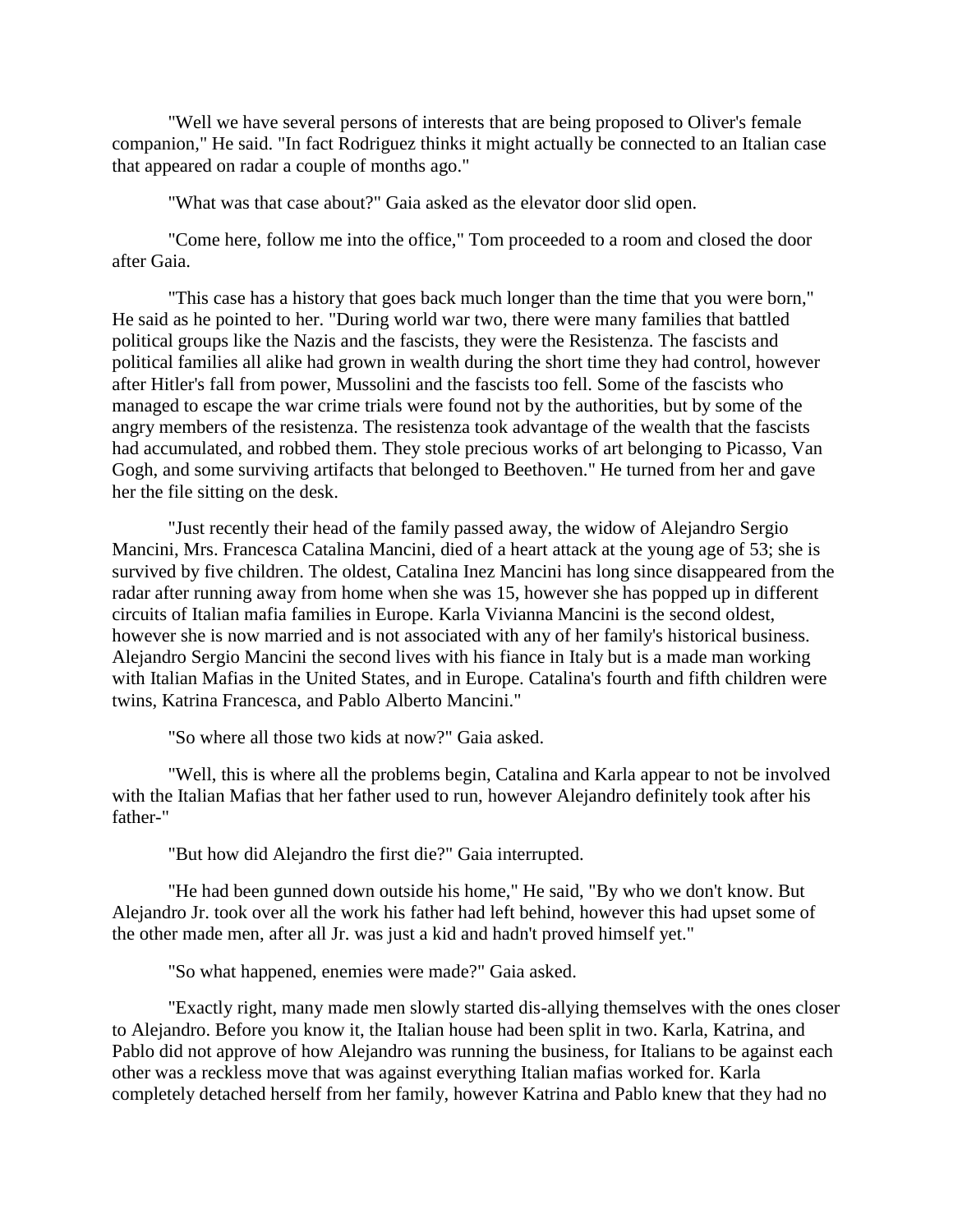right to question Alejandro seeing as many of the only people who did try to defy him were put down. But they also didn't just stay put, both of them went rogue on their familes and they both work together." He paused to take another breath, "It was just about a year ago that it was well known that Katrina had been killed by Alejandro's orders, why? Well the answer could only lie within Alejandro himself, Pablo hasn't been heard from since. For a second, intelligence agencies across the nations paused to take a look at this situation, the staggering wealth that was left to all members of the family adds to their tremendous power and influence on national security."

"So what do they have to do with Oliver?" Gaia said to him.

"We believe that Karla might have been the one meeting Oliver," Tom said.

"But why? If after all these years she hasn't been involved with any type of criminal activity, why now?" Gaia asked him as she closed the file.

"We don't know," He said, he opened the file and took one of the photos out, "Come here." He got up and walked to the door.

"Look at this picture and look at the still in the screen," He said as he pointed to the woman in the screen. You could only see half of her face which was covered in tears; her face was distraught with grief.

Gaia's eyes were deceiving her; the woman in the screen looked so familiar. What she was feeling was that feeling you get when you're watching a movie, or television program and you know you've seen that actor before but you just can't place them.

Gaia closed her eyes for a second, trying to remember where she had seen that woman before. She thought of all the faces she had seen since she was little, teachers, doctors, friends, acquaintances, and even random people she saw in the street flooded her mind with images. But yet she wasn't coming up with an answer, for once her photographical memory was failing her.

"I'm going to do some research," She said.

"Sure," Her father said to her. She walked over to the empty desk she had been at earlier, she quickly tapped into the file system and started looking up Oliver's file... Just like she had thought before, there was really nothing on this file that wasn't in the records at the FBI... except for the Homo forastimor file.

The thought of being a completely new species was still making her head spin, how could it be possible, to be so different from other people? From her father? She zoomed in on the picture of Oliver's companion, she was a dark brown haired woman, but she was tall, and looked thin even underneath the heavy jacket... Her phone's ring disturbed her concentration, new message.

Malloy

FBI HQ IMMEDIATELY